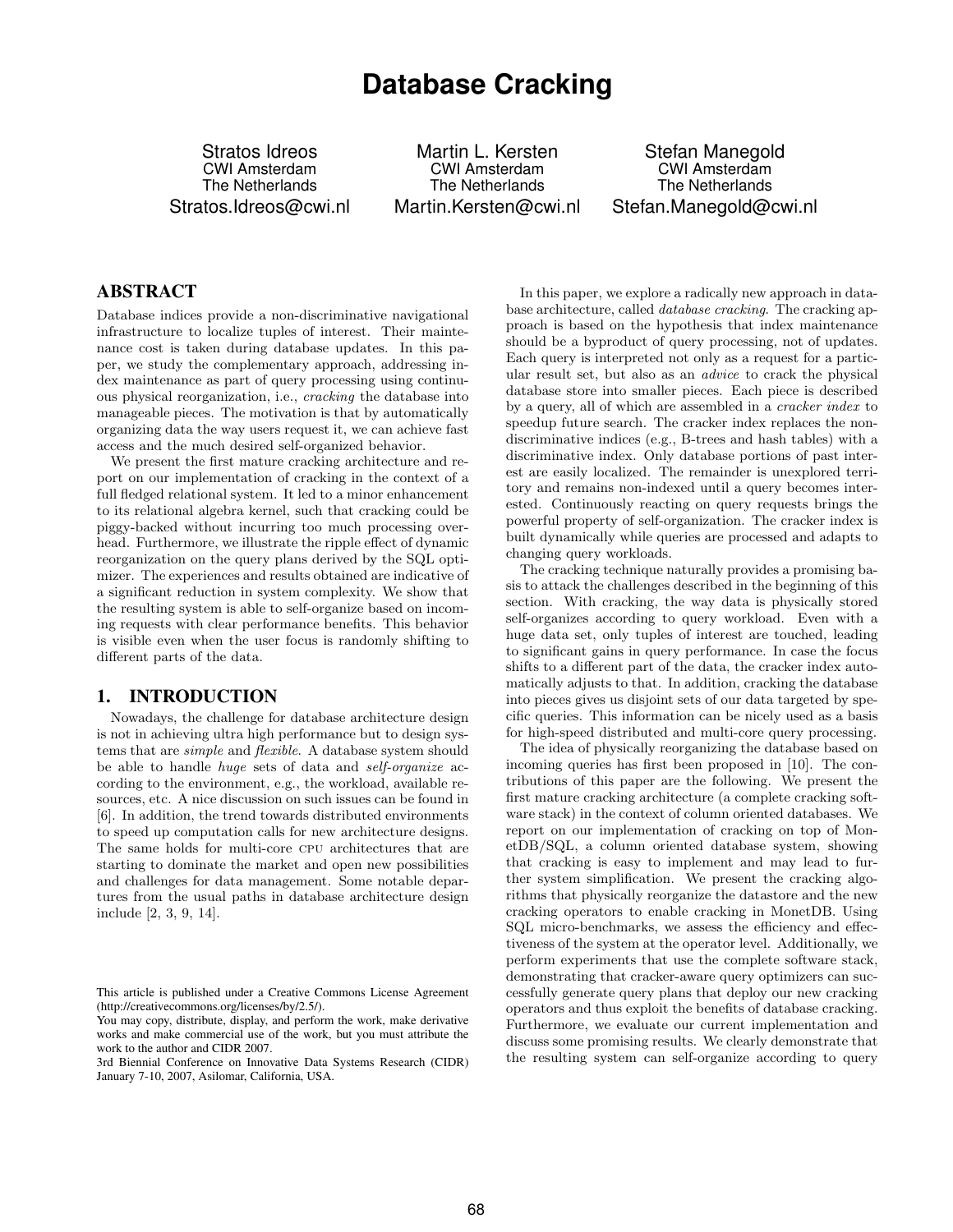workload and that this leads to significant improvement to data access response times. This behavior is visible even when the user focus is randomly shifting to different parts of the data.

Finally, we sketch a research landscape with a large number of challenges and opportunities that cracking brings into database design. We argue that cracking can be explored in multiple areas of database research to bring the property of self-organization, e.g., distributed and parallel databases, P<sub>2</sub>P databases etc.

The remainder of this paper is organized as follows. In Section 2, we briefly recap the MonetDB system. Section 3 discusses database cracking in more detail and introduces the cracking architecture. Then, Section 4 motivates cracking against traditional index based strategies. In Section 5, we present the algorithms to perform physical reorganization while Section 6 describes some cracking operators and their impact on the query plan. In Section 7, we provide an evaluation of our current implementation. Then, Section 8 discusses open research and opportunities. Finally, in Section 9, we discuss related work, and Section 10 concludes the paper.

# 2. THE MONETDB SYSTEM

In this section, we will briefly describe the MonetDB system to introduce the necessary background for the rest of our presentation.

Monet $DB<sup>1</sup>$  differs from the mainstream systems in its reliance on a decomposed storage scheme, a simple (closed) binary relational algebra, and hooks to easily extend the relational engine. In MonetDB, every n-ary relational table is represented by a group of binary relations, called BATs [5]. A BAT represents a mapping from an oid-key to a single attribute attr. Its tuples are stored physically adjacent to speed up its traversal, i.e., there are no holes in the data structure. The oids represent the identity of the original nary tuples, linking their attribute values across the BATs that store an n-ary table. For base tables, they form a dense ascending sequence enabling highly efficient positional lookups. SQL statements are translated by the compiler into a query execution plan composed of a sequence of simple binary relational algebra operations. In MonetDB, each relational operator materializes the result as a temporary BAT or a view over an existing BAT. For example, assume the following query:

select R.c from R where  $5 \leq R.a \leq 10$  and  $9 \leq R.b \leq 20$ 

This query is translated into the following (partial) plan:

```
Ra1 := algebra.setlect(Ra, 5, 10);Rb1 := algebra.select(Rb, 9, 20);
Ra2 := algebra.OIDintersect(Ra1, Rb1);
Rc1 := algebra.fetch(Rc, Ra2);
```
This plan uses three binary relational algebra operations:

• algebra.select(b,low,high) searches all (oid,attr) pairs in b that satisfy the predicate low  $\leq$  attr  $\leq$ high.

- algebra.OIDintersect(r,s) returns all (oid, attr) pairs from r where r.oid is found in s.oid, implementing the conjunction of the selection predicate.
- algebra.fetch $(r, s)$  returns all (oid, attr) pairs that reside in r at the positions specified by s.oid, performing the projection.

The relational operations are grouped into modules, e.g. algebra, aggr and bat. The modules represent a logical grouping and they provide a name space to differentiate similar operations.

The actual implementation consists of several tens of relational primitive implementations, but they are ignored here for brevity. They do not introduce extra complexity either. Each relational operator is a function implemented in C and registered in the database kernel using its extension mechanism.

We will now proceed with the rest of our cracking description to see the cracking architecture and how cracking can be realized into a real query plan. In the rest of the paper, we will use the simple example of the MonetDB query plan introduced in this section, to demonstrate how cracking affects it and what modifications had to be done to correctly and efficiently plug-in cracking.

# 3. CRACKING

In this section, we will introduce the cracking architecture. We will see the necessary data structures and a simple example. Let us now describe how cracking takes place in a column oriented database. It is as follows:

- The *first time* a range query is posed on an attribute A, a cracker database makes a copy of column A. This copy is called the cracker column of A, denoted as  $A_{\text{CRK}}$ .
- $\bullet$   $A_{\text{CRK}}$  is continuously physically reorganized based on queries that need to touch attribute A.

DEFINITION. Cracking based on a query q on an attribute A is the act of physically reorganizing  $A_{CRK}$  in such a way that the values of A that satisfy q are stored in a contiguous space.

Creating a copy of the column and cracking on it is useful, as it leaves the original column intact, allowing fast reconstruction of records by exploiting the insertion order. In a column oriented database system, every attribute in a relation is represented as a column. Thus, when a query needs to see multiple attributes of the same relation, then tuples in multiple columns have to be combined to produce the result. As shown in [4, 11], this can be done efficiently (by avoiding random access) if all tuples with the same *id* (i.e., attribute values that belong to the same row) are placed in the same position in each column and this position is reflected by the value of id. In the cracker columns the original position (insertions sequence) of the tuples is spoiled by physical reorganization. Consequently, we will use the cracker columns for fast value selections while we will use the original columns for efficient projections, exploiting positional lookups based on the tuples' ids.

The cracker column is being continuously split into more and more pieces as queries arrive. Thus, we need a way to be able to quickly localize a piece of interest in the cracker

<sup>&</sup>lt;sup>1</sup>For a complete description, see the documentation of MonetDB Version 5 at http://monetdb.cwi.nl/.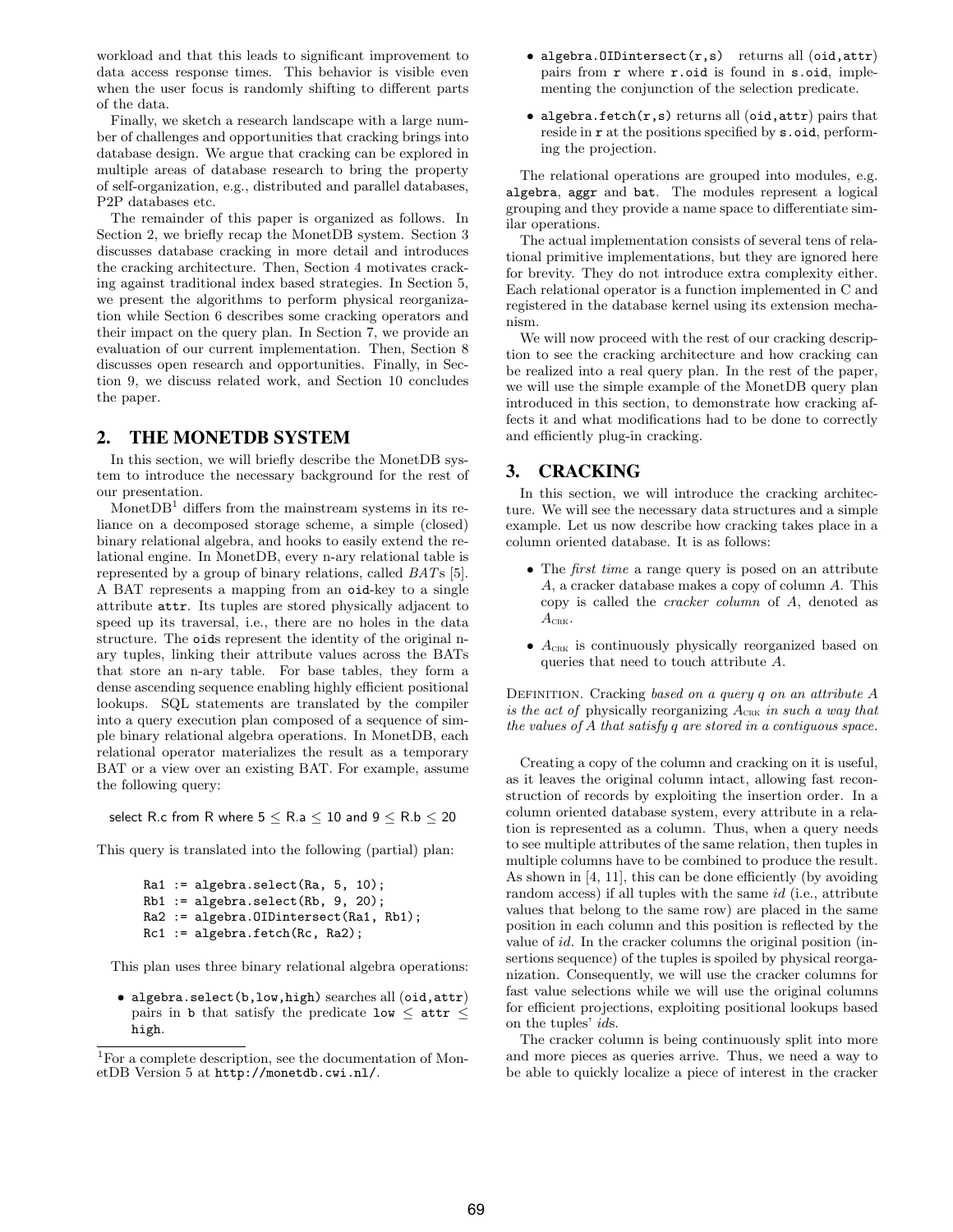

Figure 1: Cracking a column

column. For this purpose, we introduce for each cracker column c a cracker index, that maintains information on how values are distributed in c. In our current implementation, the cracker index is an AVL-tree. Each node in the tree holds information for one value  $v$ , i.e., it stores a position p referring to the cracker column such that all values that are before position  $p$  are smaller than  $v$  and all values that are after  $p$  are greater. Whether  $v$  is left or right inclusive is also maintained in a separate field in the node.

This information can be used to speed up subsequent queries significantly, i.e., queries that request ranges that are an exact match on values known by the index can be answered at the cost of searching the index, only. Even if there is no exact match, the index significantly restricts the values of the column that a query has to analyze.

Consider the example in Figure 1. First, query Q1 triggers the creation of cracker column  $A_{CRK}$ , i.e., a copy of column A where the tuples are clustered in three pieces, reflecting the ranges defined by the predicate. The result of Q1 is then retrieved at no extra cost as a view on Piece 2 that does not require additional copying of the respective data. We also refer to such views as column slices. Later, query Q2 benefits from the information in the cracker index, requiring an inplace refinement of Pieces  $1 \& 3$ , only, splitting each in two new pieces, but leaving Piece 2 untouched. The result of Q2 is again a zero-cost column slice, covering the contiguous Pieces 2–4. A third query requesting  $A > 16$  would then even exactly match the existing Piece 5.

The observation is that by "learning" what a single query can "teach" us, we can speed up multiple queries in the future that request similar, overlapping or even disjoint data of the same attribute. Some of the questions that immediately arise are the following.

- 1. How does this compare to sorting, i.e., why not sort upfront?
- 2. How expensive is it to physically reorganize (part of) the column each time and how we do that?
- 3. How does cracking fit in the query plan of a modern DBMS?

We will try to address these issues in detail and motivate our choices at each step. Question 1 will be discussed in Section 4, Question 2 in Section 5 and finally Question 3 in Section 6. At this point, note that cracking is an open research topic and our goal is to carefully identify the research space, the opportunities and the pitfalls. The goal of the paper is not to present solid solutions for each issue that appears but to argue that the cracking direction deserves our attention and research since: (a) it is possible to design and implement a cracking database system, (b) clear benefits appear from preliminary results, and (c) multiple exciting opportunities set a promising future research agenda for cracking.

# 3.1 Cracking a row oriented database

In this work, cracking is described in the context of column oriented databases. However, we envision that cracking can potentially be a useful strategy for row-oriented databases too. For example, the scheme described in this section is applicable in a row oriented database as well with minor modifications. A row oriented database needs to create a cracker column for the attribute that is to be cracked. This could be a binary relation storing reference-value  $(r, v)$  pairs where for each value  $v$ , reference  $r$  points to the location where the actual record that  $v$  belongs to is stored. Such an architecture could also be the basis for a hybrid DSM/NSM system with the cracker column providing a fast entry point to interesting data in the query plan and then the original records of the row oriented system will give the rest of the data without any need for combining multiple columns to reconstruct records.

# 4. CRACKING VS. SORTING & INDICES

One of the main questions is how cracking compares to a sort-based strategy and to traditional indices. In this section, we will try to motivate cracking as an alternative strategy targeted to specific environment conditions that cannot be handled efficiently by a sort-based or a traditional indexbased strategy.

Consider sorting first since this may be a more natural question. A cracking strategy eventually enforces order in a cracker column, i.e., the pieces of a cracker column are ordered. Every value in a cracker piece  $p$  is larger than every value in all pieces  $p_i$  such that  $p_i$  is before  $p$  in the cracker column. Similarly every value in  $p$  is smaller than every value in all pieces  $p_j$  such that  $p_j$  is after p in the cracker column. So let us discuss how this cracking scheme compares to a sorting strategy, i.e., sort the data upfront and then perform very fast binary search operations.

Assume an environment where it is known upfront which data is interesting for the users/queries, i.e., which single (combination of) attribute(s) is primarily requested, and hence should determine the physical order of tuples. Assume also that there is the luxury of *time and resources* to create this physical order before any query arrives and that there are no updates or the time difference between any update and an incoming query is sufficient for maintaining this physical order (or maintaining the appropriate indices that provide an order, e.g., B-trees). If all these are true, then sorting is a superior strategy.

Cracking is not challenging any strategy in such conditions. Instead, it mainly targets environments where:

- there is not any knowledge about which part of the data is interesting, i.e., which attributes and ranges (and with what selectivities) will be requested.
- there is not enough time to restore or maintain the physical order after an update.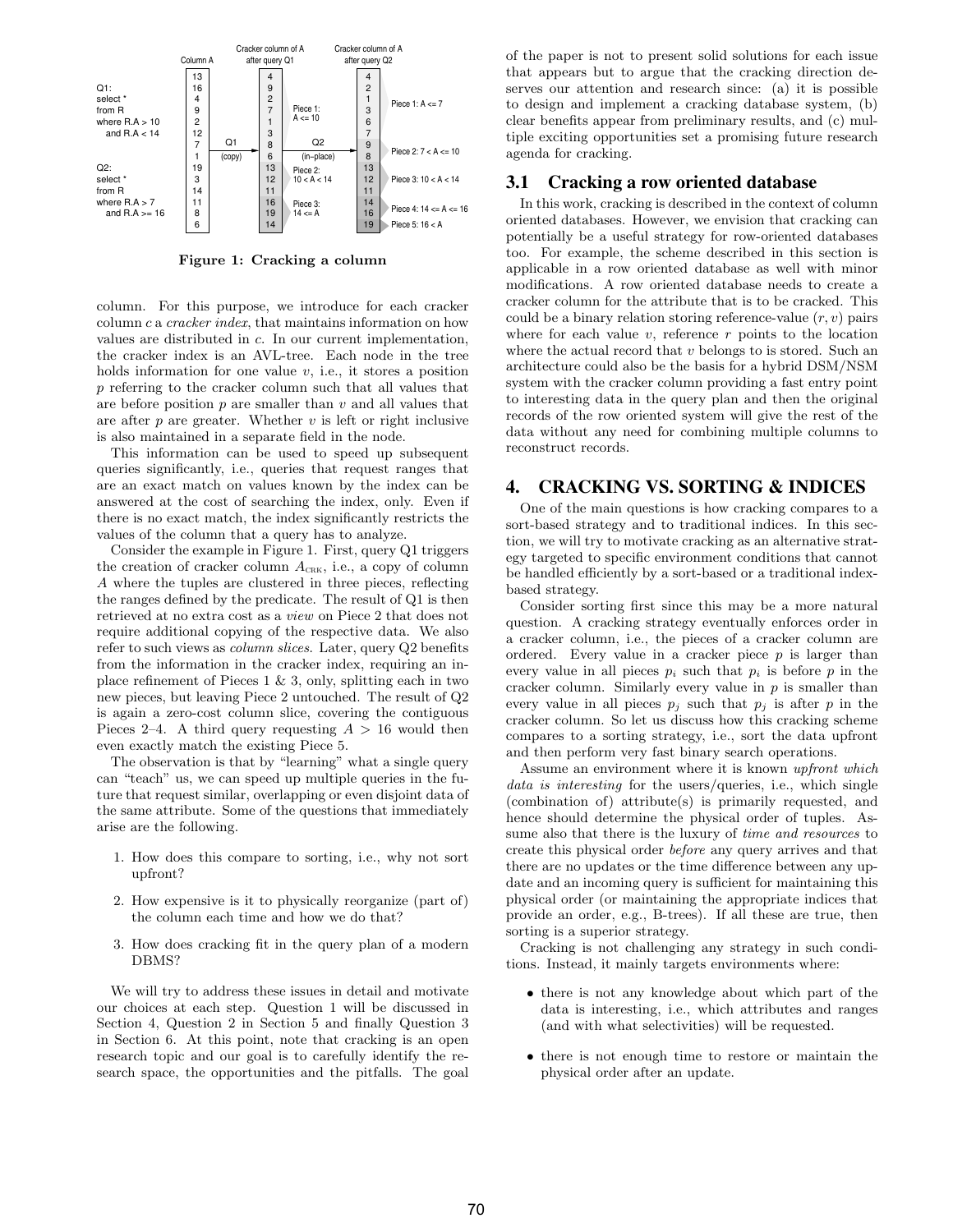Algorithm 1 CrackInTwo(c,posL,posH,med,inc)

Physically reorganize the piece of column c between posL and  $posH$  such that all values lower than med are in a contiguous space. inc indicates whether med is inclusive or not, e.g., if  $inc = false$  then  $\theta_1$  is "<" and  $\theta_2$  is ">="

|     | 1: $x_1 = \text{point at position } posL$     |
|-----|-----------------------------------------------|
|     | 2: $x_2 =$ point at position $posH$           |
|     | 3: while $position(x_1) < position(x_2)$ do   |
| 4:  | if $value(x_1) \theta_1 \text{ med then}$     |
| 5:  | $x_1$ = point at next position                |
| 6:  | else                                          |
| 7:  | while $value(x_2) \theta_2 \text{ med } \&\&$ |
|     | $position(x_2) > position(x_1)$ do            |
| 8:  | $x_2$ = point at previous position            |
| 9:  | end while                                     |
| 10: | $\exp(x_1,x_2)$                               |
| 11: | $x_1$ = point at next position                |
| 12: | $x_2$ = point at previous position            |
| 13: | end if                                        |
|     | 14: end while                                 |
|     |                                               |

Additionally, cracking allows to maintain independent individual physical orders for each attribute. In the experiments section, cracking is compared against the sort approach to demonstrate these issues. We will clearly show that cracking is a lightweight operation compared to sorting and that a cracking strategy needs no upfront knowledge to achieve fast data access.

The same arguments stand against any indexed-based strategy or any strategy that tries to prepare by cleverly clustering together interesting data. For such a strategy, workload knowledge is necessary to identify the interesting data. Additionally, a time and a resource investment has to be done upfront to prepare the data. Thus, similarly to our previous discussion, a strategy that knows the query patterns and can afford to properly prepare and maintain the data is superior to cracking. But if these circumstances are not true, then cracking is a promising alternative.

# 5. CRACKING ALGORITHMS

In this section, we will present the algorithms that perform the physical reorganization of a column.

Physical reorganization or cracking is an operation that operates on an entire column or on a column slice. Two basic cracking operations are considered, called two-piece and three-piece cracking, respectively. They both have the effect that they physically reorganize a column of an attribute A given a range predicate such as all values of A that satisfy the predicate are in a contiguous space. The former splits the given column into two new pieces using singlesided predicates  $A \theta$  med while the latter uses double-sided predicates low  $\theta_1$  A  $\theta_2$  high, where low, high and med are values in the value range of A and  $\theta$ ,  $\theta_1$  and  $\theta_2$  are bound conditions. Three-piece cracking is semantically equivalent to two subsequent two-piece crackings (low  $\theta_1$  A & A  $\theta_2$ ) high). However, being a single-pass algorithm itself, it provides a faster alternative for double-sided predicates.

The algorithms for cracking are formally described in Algorithms 1 and 2. Both algorithms touch as little data as possible. The core idea is that, while going through the tuples of a column using 2 or 3 pointers to read, cases where

Algorithm 2 CrackInThree(c,posL,posH,low,high,incL,incH) Physically reorganize the piece of column c between posL and  $posH$  such that all values in the range low high are in a contiguous space. incL and incH indicate whether low and high respectively are inclusive or not, e.g., if  $incL = false$ and  $inc\hat{H} = false$  then  $\theta_1$  is ">=",  $\theta_2$  is ">" and  $\theta_3$  is "<" 1:  $x_1$  = point at position  $posL$ 2:  $x_2 =$  point at position  $posH$ 3: while  $value(x_2) \theta_1$  high &&  $position(x_2) > position(x_1)$  do 4:  $x_2 = \text{point at previous position}$ 5: end while 6:  $x_3 = x_2$ 7: while  $value(x_3) \theta_2$  low & &  $position(x_3) > position(x_1)$  do 8: if  $value(x_3)$   $\theta_1$  high then 9: exchange $(x_2, x_3)$ 10:  $x_2 = \text{point at previous position}$ 11: end if 12:  $x_3 = \text{point at previous position}$ 13: end while 14: while  $position(x_1) \leq position(x_3)$  do 15: if  $value(x_1) \theta_3$  low then 16:  $x_1 = \text{point at next position}$ 17: else 18:  $\operatorname{exchange}(x_1, x_3)$ 19: while  $value(x_3) \theta_2$  low && position $(x_3)$ >position $(x_1)$  do 20: if  $value(x_3) \theta_1$  high then 21:  $\exp(x_2,x_3)$ 22:  $x_2 = \text{point at previous position}$ 23: end if 24:  $x_3 = \text{point at previous position}$ 25: end while 26: end if 27: end while

two tuples can be exchanged are carefully identified. The cracking algorithms are cache conscious in the sense that they always try to exploit tuples that are recently read if these tuples must be touched again in the future.

Multiple algorithms were created before ending up with these simple ones. Algorithms that tried to invest in cleverly detecting situations that required fewer exchange operations or allowed early retirement, turned out to be more expensive due to more complex code (e.g., more branches).

We also experimented with "stable" cracking algorithms, i.e., maintain the insertion order of tuples with values in the same range (i.e., tuples that belong in the same piece of the cracker column). The algorithms became more complex and two times slower. The fast stable algorithms required a buffer space to temporarily store values subject to move, which is an extra memory overhead. The goal was to exploit this order for faster reconstructions of records, but this is not yet verified. The experiments reported use non-stable cracking.

The two algorithms presented in this section are sufficient to cover the needs of a column oriented cracking DBMS in terms of physical reorganization. Obviously, the second algorithm that performs three-piece cracking is significantly more expensive than the two-piece cracking algorithm. It is a more complex algorithm with more pointers,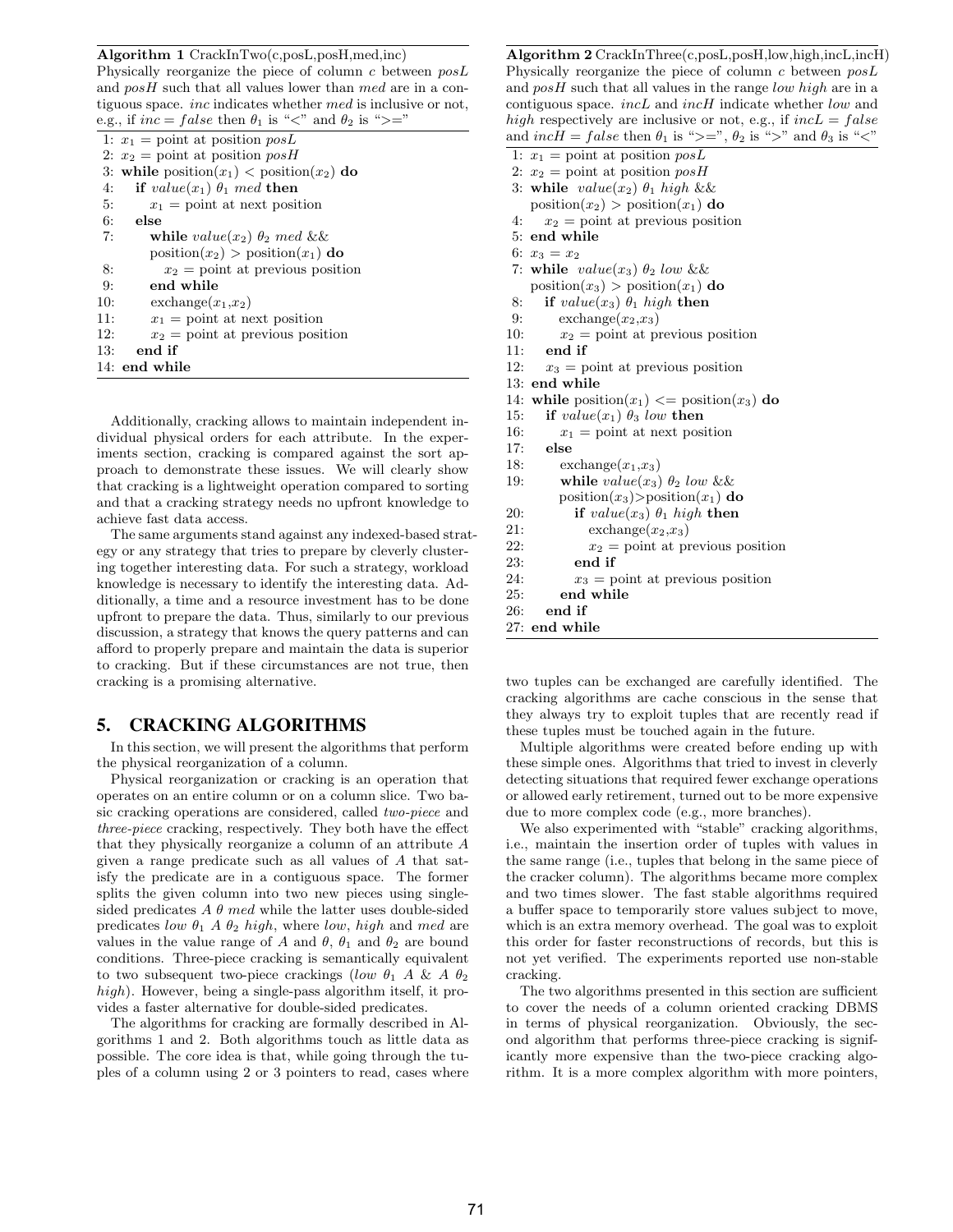more branches etc. However, notice that in practice twopiece cracking is the algorithm that is actually used more often. This is the case even when queries use double-sided predicates. Three-piece cracking is used only when all the tuples with values in the range requested by a select operator fall into the same piece of the cracker column. This is more likely to happen for the first queries that physically reorganize a column. While the column is split in multiple pieces the chances of requesting a result that falls into only one piece decrease. In general, the range requested will span over multiple contiguous pieces of a cracker column and then only the first and the last piece must be physically reorganized using two-piece cracking. For example, recall the example in Figure 1. Query Q1 uses a double-sided predicate and since it is the first query that cracks the column it uses three-piece cracking. However, the second query Q2 that also uses a double-sided predicate does not have to use three-piece cracking. The interesting tuples for Q2 span over Pieces 1, 2 and 3. Cracking does not need to analyze Piece 2 since it is known that all tuples there qualify for the result. Thus, only Piece 1 is physically reorganized with two-piece cracking to create two new pieces; one that qualifies for the result and one that does not. Likewise for Piece 3.

# 6. THE CRACKING QUERY PLANS

Let us proceed on how we fit the cracking technique in the query plan generator. Our description is based on MonetDB, where the relational algebra is extended with a small collection of cracker-aware operations. The relational query plan can easily be transformed into one that uses cracker-based algorithms. Eventually, we envision that many operators will be able to benefit from cracking by using information in the cracker index and column.

### **6.1** The crackers. select **operator**

The first step is to replace the algebra.select operator. Recall that the motivation is that cracking happens while processing queries and based on queries. The select operator is typically the main operator that provides access on data and typically feeds the rest of the operators in a query plan. Thus, it is a natural step to choose to experiment with this operator first.

As already discussed, operators in MonetDB materialize their result. Here is how a simple select operation works: it receives the column storing a specific attribute, scans it, and creates a new column, containing only tuples with values that satisfy the selection predicate. In our case, in order to explore cracking the select operation will be responsible for the physical reorganization part too. Thus, this new operation should work as follows:

- 1. search in the cracker index to determine which piece(s) of the cracker column should be touched/physically reorganized
- 2. physically reorganize the cracker column
- 3. update the cracker index
- 4. return a slice of the cracker column as the result (at zero cost).

We extended the algebra with the crackers.select operator that performs the above steps. Although this may at first seem as if we added additional overhead in the select operation, this is not the case. The fact that the number of tuples to be touched/analyzed is significantly restricted, along with a carefully crafted implementation of the physical reorganization step, leads to an operation orders of magnitude faster than algebra.select in MonetDB that needs to scan all tuples in the column for each query. The initial crackers.select call on an attribute is typically 30% slower than algebra.select since it has to reorganize large parts of the column. However, all subsequent calls will be faster. As more queries arrive, a select operation on the same attribute becomes cheaper since the cracker index learns more and allows us to touch/analyze smaller pieces of the column (see Section 7 for a detailed experimental analysis).

#### **6.2** The crackers.rel\_select **operator**

In the previous paragraphs we described the crackers select function. Let us now see what is the effect of replacing a simple select with a crackers select in the query plan of MonetDB. Assume the query plan in Section 2. This will be replaced with the following plan.

```
Ra1 := crackers.select(Ra, 5, 10);
Rb1 := crackers.select(Rb, 9, 20);
Ra2 := algebra.OIDintersect(Ra1, Rb1);
Rc1 := \text{algebra.fetch}(Rc, Ra2);
```
Although the crackers.select is much faster, its initial overall effect on the plan turned out to be negligible. The reason is that the OIDintersect became more expensive. MonetDB's algebra.select produces a result column that is ordered on the insertion sequence of its oid values. In this way, a subsequent OIDintersect can be executed very fast in MonetDB, by exploiting the oid-order of both operands in a merge-like implementation (i.e., it avoids any random memory access patterns). However, the crackers.select returns a column that is no longer ordered on oid, since it is physically reorganized. This results in a more expensive OIDintersect for cracking, requiring a hash-based implementation with inherent random access. For example, experiments with TPC-H query 6 of scale factor 0.1, led to OIDintersect being 7 times more expensive.

This side-effect opens a road for detailed studies on both the algebraic operations used and the plan generation scheme of the SQL compiler. Cracker-aware query plans are called for. An example is the new cracking operator rel select. The goal is to completely avoid the OIDintersect. The rel select replaces a pair of a select and a OIDintersect, performing both simultaneously. It takes an intermediate column  $c_1$  and a base column  $c_2$  as arguments. Due to cracking,  $c_1$  is no longer ordered on oid. However, being an un-cracked base column,  $c_2$  has a dense sequence of oid values, stored in ascending order. Thus, iterating over  $c_1$ , rel select exploits very fast positional lookup into  $c_2$  to find the matching tuple  $(c_1.\texttt{oid} = c_2.\texttt{oid})$ , and subsequently checks the selection predicate on  $c_2$  attr. The plan transformation was handled readily by the optimizer infrastructure, leading to the following plan for our example.

```
Ra1 := crackers.select(Ra, 5, 10);
Rb1 := crackers.rel_select(Rb, 9, 20, Ra1);
Rc1 := algebra.fetch(Rc, Rb1);
```
This minimal set of just the two cracker operators introduced in this section was sufficient to significantly improve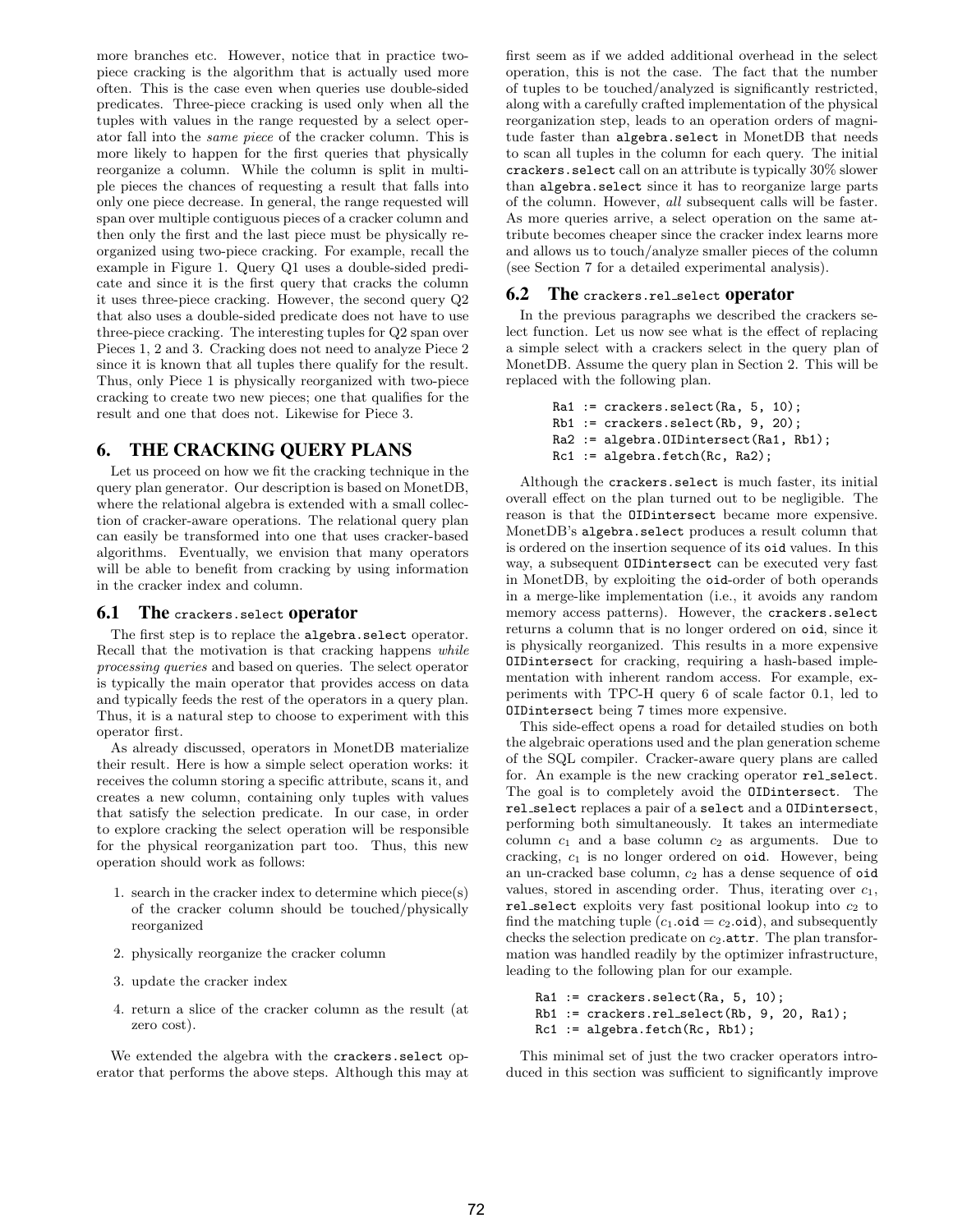

Figure 2: Comparing the crackers select against the simple and the sort strategy

the performance of SQL queries. We explore a much larger set of algebraic cracking operators to exploit the information available in the cracker columns and the cracker indices.

# 7. EXPERIMENTATION

In this section, we peek into the experimental analysis of our current implementation. The development of cracking was done in MonetDB 5.0alpha and its SQL 2.12 release. All experiments were done on a 2.4 GHz AMD-Athlon 64 with 2 GB memory and a 7200 rpm SATA disk. The experiments are based on a complete implementation. We first discuss a micro-benchmark to assess the individual relational operations. Then, we present results obtained using the complete software stack. Together they provide an outlook on the impact of database cracking.

#### 7.1 Select operator benchmark

From the large collection of micro-experiments we did to arrive at an efficient implementation, we summarize the behavior of the cracker select against traditional approaches. We tested three select operator variants, (a) simple, (b) sort, and (c) crack, against a series of range queries on a given attribute A. Case (a) uses the default MonetDB select operator, i.e., it scans the column and picks the tuples with values that satisfy the predicate. This is done for every query. Case (b) first performs a sort to physically reorganize the column based on the values of the existing tuples. Then, for each incoming query, it picks the tuples with qualifying values using binary search (e.g., the result is always in a contiguous space in the sorted column). Finally, case (c) uses cracking, i.e., it physically reorganizes (part of) the column for each query. The column has  $10^7$  tuples (distinct integers from 1 to 10<sup>7</sup>). Each query is of the form  $v_1 < A < v_2$  where  $v_1$  and  $v_2$  are randomly chosen.

Figure 2(a) shows the results of this experiment. On the x-axis queries are ranked in execution order. The  $y$ -axis represents the cumulative time for each strategy, i.e., each point  $(x, y)$  represents the sum of the cost y for the first  $x$  queries. Evidently, cracking and sorting beat the simple scan approach in the long run. The simple scan grows linearly with the number of queries. After sorting the data,

the cost of selecting any range in the column is in a few micro seconds. The overhead is the sorting phase. The sort loads the first query with an extra cost of 3 seconds, while a simple scan-select needs 0.27 seconds, and the first cracking operation costs 0.38 seconds. For cracking, only the first query is slightly more expensive compared to simple select. All subsequent queries benefit from previous ones and are faster since they do not analyze every column value.

The cost of cracking highly depends on the size of the piece that is being physically reorganized. This is the reason why as more queries come cracking becomes cheaper. This is visible in Figure  $2(a)$  by observing the pace with which the cracking curve grows. Initially, the curve grows faster and then as more queries arrive, smaller pieces are cracked and the curve grows with a smaller pace. Note, that in the experiment of Figure  $2(a)$  cracking has a cost ranging from 10 to 100 micro seconds. Our data show that this variation is due to the size that is cracked each time. Figure 2(b) shows the portion of the column that is analyzed each time by the crackers select operator. The more queries arrive, the less data need to be touched/physically reorganized.

A critical point when comparing cracking with sort is to determine the break-even point, i.e., when their cumulative costs become even. For a 10 M values table, this is at around  $10^5$  queries in our current implementation (see Figure 2(a)). Then, the investment of sorting starts to pay off. The overhead of penalizing the first queries however remains.

Figure 2(c) shows how sort and cracking scale on larger columns. As the size increases, cracking becomes more advantageous. For example, observe the points after  $10<sup>5</sup>$  queries to see what cracking gains. This phenomenon can be explained considering the algorithmic complexity. The first cracking operation has a complexity of  $O(N)$ , where N is the size of the column, while sorting costs  $O(N \log N)$ .

The results shown in Figure 2 are subject to significant improvements by a more "intelligent" maintenance strategy. The break-even point can be shifted further into the future. For example, in Figure 2(b) we see that already after the first 8-10 queries cracking touches an order of magnitude less data and becomes significantly faster (10 times faster than simple select). In the experiments so far, the cracker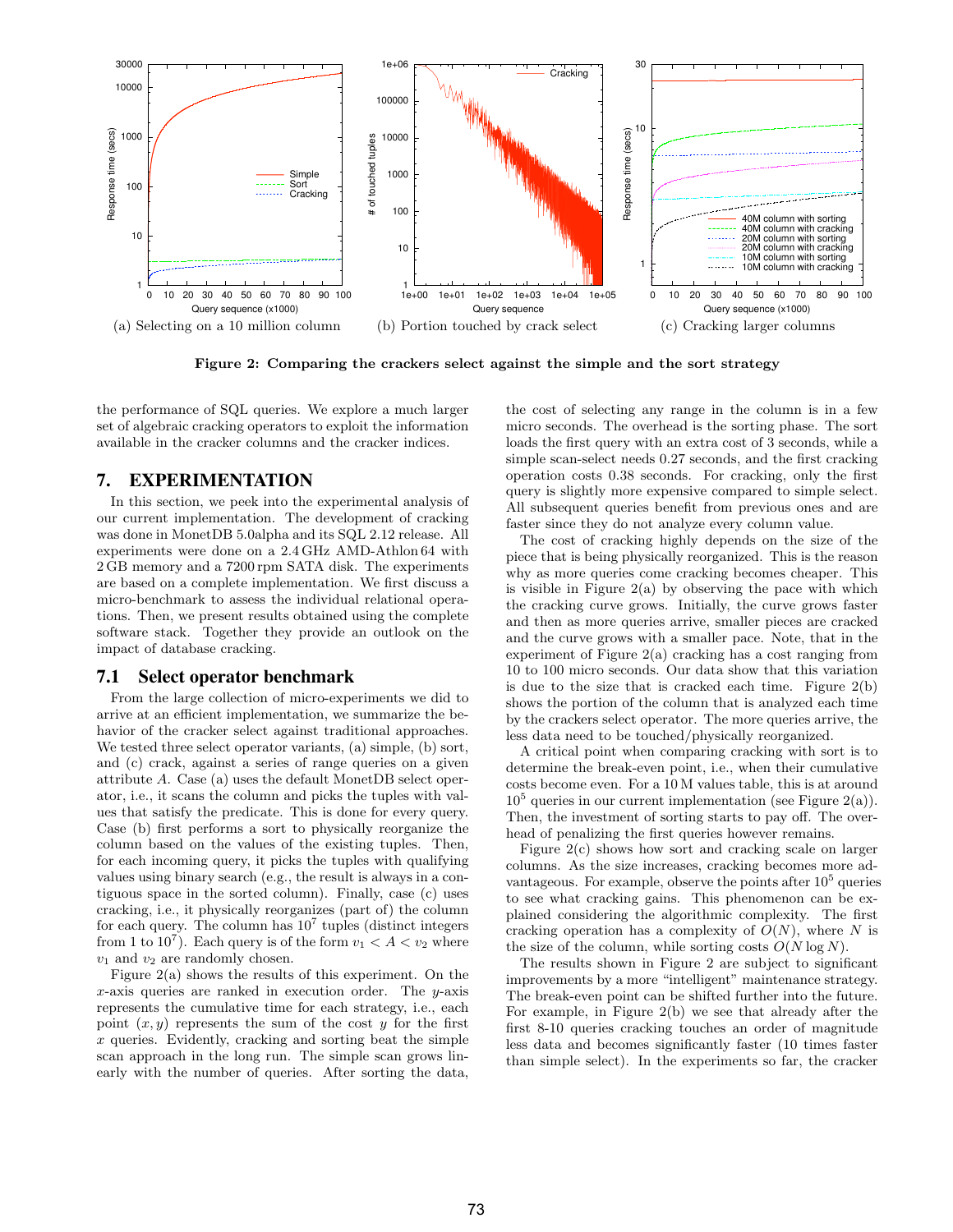

Figure 4: Effect of cracking in some simple queries



Figure 3: Effect of selectivity in the learning process

index is always updated and some portion is physically reorganized. Cut-off strategies prove effective in this area, i.e., we can disable index updates once the differential cost of subsequent selects drops below a given threshold. Each time the index is updated we pay the cost of this update and future searches in the index become more expensive. We are exploring strategies where there is the option to update the index or not. Experiments where index updating is manually disabled after a number of queries proved this concept by speeding up future crackers select calls. Here a cost model is needed to make a proper decision based on current workload, size of the column etc.

Figure 3 shows the effect of selectivity on cracking. As before, on a column of  $10^7$  tuples a series of range queries is fired. This time we vary the selectivity by requesting such ranges that the result size is always S tuples. The area where a query range falls into the value space is still random. The experiment is repeated for  $S=10^0, 10^1, 10^2, 10^3$  and  $10^4$ .

In Figure 3, we show the cumulative cost for each run. The main result seen is that the lower the selectivity the less effort is needed for cracking to reach optimal performance. This is explained as follows. With higher selectivities cracking creates small pieces in a cracker column to be the result of the current query but leave large pieces (those outside the result set for the current query) to be analyzed by future queries. In this way, future queries have a high probability to physically reorganize large pieces. On the contrary, when selecting large pieces the cracker column is partitioned more quickly (with less queries) in more even pieces. However, from Figure 3 it is clear that this pattern can be observed but it is not one that dramatically affects performance for cracking. In addition, the fact that ranges requested are random clearly indicates that cracking successfully brings the property of self-organization independently of the selectivities used. In all cases, results obtained outperform those of a sort based or a scan based strategy in a similar way as observed in Figure 2.

#### 7.2 Full query evaluation

A novel query processing technique calls for an evaluation in the context of a fully functional system. In this section, we provide an outlook on the evaluation of cracking using SQL queries processed by MonetDB/SQL. Figure 4(a) shows the results for the following query.

#### select count(\*) from R where R.a  $> v_1$  and R.a  $< v_2$

The same experiment is ran with PostgreSQL and MySQL both with and without using a B-tree on the attribute. To avoid seeing the DSM/NSM effect, a a single column table is used populated with  $10^7$  randomly created values between 0 and 9999. We fire a series of a thousand random queries. Cracking quickly learns and significantly reduces the cost of MonetDB (eventually more than two orders of magnitude) while the rest of the systems maintain a quite stable performance. Since queries are random, selectivities are random. This example clearly demonstrates the ability of cracking to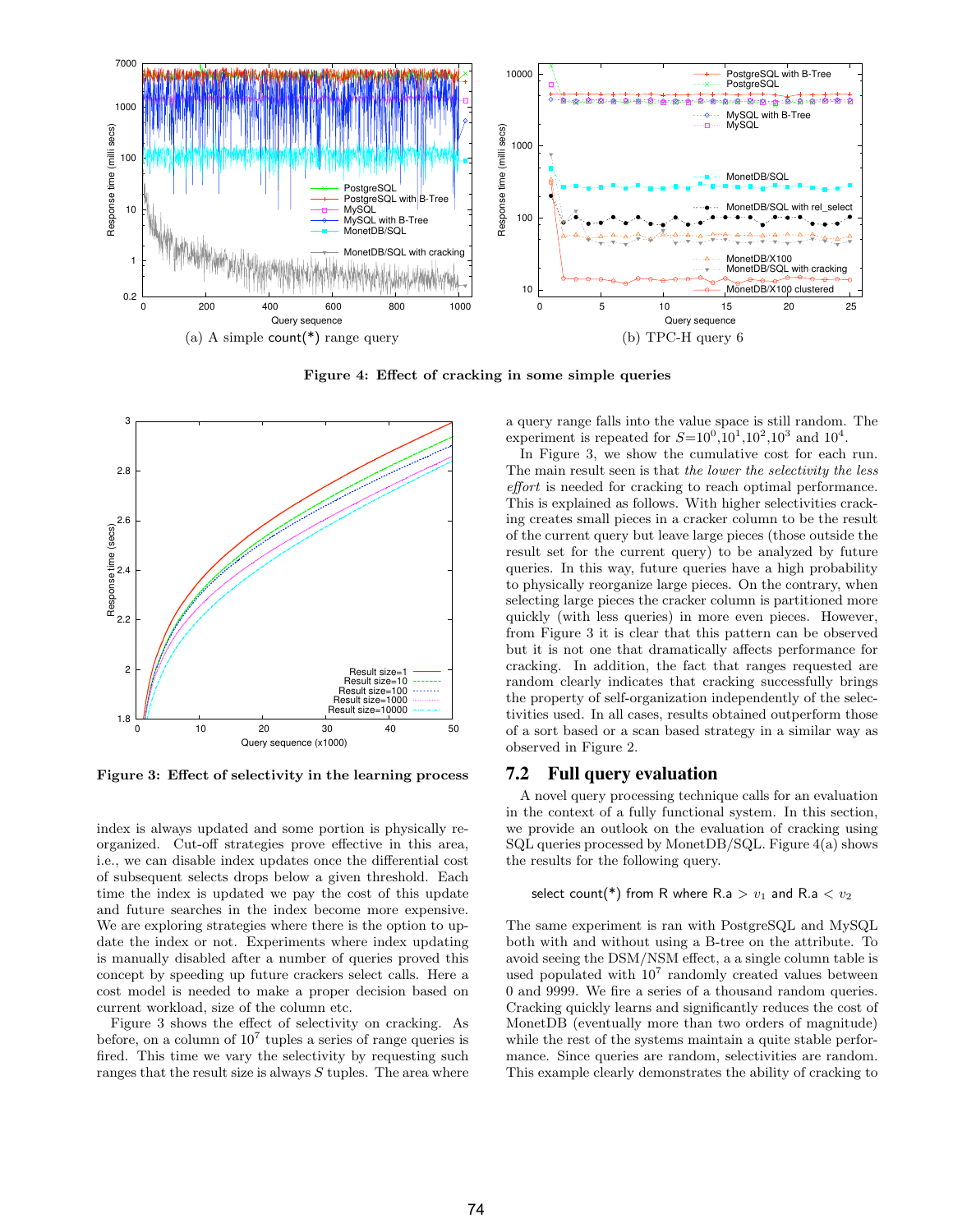adapt in an environment where there is no upfront knowledge of what queries will be fired. For example, observe that MySQL with a B-tree also reaches high performance for some queries. These are queries with high selectivity where the B-tree becomes useful. However, in order to maintain such performance levels, a traditional system needs upfront knowledge and a stable query workload.

Figure 4(b) shows the results for TPC-H query 6. Again, cracking significantly improves the performance of MonetDB. The graph flattens quickly due to the limited variation in the values of the lineitem shipdate attribute (which is the one that is being cracked). All systems have an extra cost for the first query since this includes the cost of fetching the data. Since in this query the rel select operator is used, we include a run with the new rel select operator, but without cracking, to clearly show the positive cracking effect. Detailed analysis of the trace shows room for further improvement by exploiting the cracking information in other operators as well.

We also include results obtained with the MonetDB/X100 prototype [15, 16]. Its architecture is aimed at pure pipelined query performance and currently lacks a SQL front-end. With cracking enabled, MonetDB/SQL performs slightly better than MonetDB/X100 on unclustered data. It can be beaten using a pre-clustered, compressed table and a handcompiled query plan, ignoring administrative and transaction overhead. Moreover, the cost of the initial clustering is ignored. This way, it shows the base-line performance achievable in an ideal case. Since the techniques in both source lines are orthogonal, we expect that applying cracking in MonetDB/X100 will have a significant effect as well.

# 8. A RESEARCH LANDSCAPE

The study underway explores the consequences of cracking in all corners of a database system architecture. It calls for a reconsideration of both its algebraic core and its impact on plan generation. In this section, we give a snippet of the topics under investigation, open research issues and challenging opportunities for cracking in a modern DBMS.

# 8.1 Optimizing for cracked query plans

There are some clear optimization opportunities in a cracked query plan. For example, the cracked query plans for TPC-H illustrate many opportunities for query optimization. With the introduction of the crackers.rel select operator only one attribute/column for each distinct relation involved in a query, is physically reorganized. Thus, a choice needs to be taken to decide which attribute to crack each time. This is a choice that can affect performance significantly. Possible criteria may be the existence or not of a cracker index and a cracker column, e.g., if there is a choice between two attributes  $A_1$  and  $A_2$ , where  $A_1$  has already been cracked in the past while  $A_2$  has not, then it could be of benefit to crack  $A_1$ . This is because if  $A_2$  is cracked, then a copy of the  $A_2$  column has to be created to be the cracker column and the cracking algorithm has to go through all tuples of  $A_2$  since this would be the first cracking operation on this attribute. However, it is not clear whether this direction will always be the right choice to make. For example, if the query is not selective enough in  $A_1$  and highly selective in A<sup>2</sup> then a bigger intermediate result is created that leads to more expensive operations further in the query plan. This could be avoided if we would choose to crack  $A_2$  and pay

an extra cost while cracking. Even if the overall cost is the same, an investment was made for the future to speed up queries referring to  $A_2$ . Spreading the "negative" effect of cracking on the first query over multiple users is another possibility.

However, there are even more parameters that one might want to consider, e.g., storage space limitation. In this case, our effort would be to minimize the number of attributes cracked so that columns do not have to be replicated.

Notice, though, that a cracker index and a cracker column is information that is completely disposable, i.e., they can be erased at any time without any overhead or persistency issues. This observation means that a potential self-organizing strategy could be possible where all cracked columns that exist in a database must not exceed a given maximum storage size  $S$ . Then, the available cracked columns at each time depend on query workload, i.e., attributes that are used often will be cracked to speedup future queries. S may vary over time, allowing the system to adapt to both query workload and resource restrictions.

Similarly with the above discussion, there is an optimization opportunity regarding the *order* of crackers.rel\_select operators (that operate on the same relation) in a query plan. It is clear that we would like to have lower in the query plan the crackers.rel select operator that creates the smaller intermediate result so that we can speed up the subsequent operators.

# 8.2 A histogram for free

Up to this point we have "used" the cracking data structures only in the context of the select operation. In the following two subsections we will see two examples of how a cracker index and a cracker column can be used for other operations too.

The cracker index contains information on actual value ranges of a given attribute. This is useful information that can be potentially used in more cases than the select operator. For example, the cracker index could play the role of a "histogram" and allow us to take decisions that will speed up query processing. With a cracker index it is known for a given range how many tuples in a column are in that range. This could be a valuable approximate information, e.g., in the case where the given range is not an exact match with what exists in the cracker index.

Traditionally histograms are maintained separately, which leads to an extra storage and operation cost. In addition, they are not always up to date with the current status in the database. On the contrary, with cracking the histogram-like information comes for free since no extra storage or operations are needed to maintain it. An interesting observation, is that here the histogram is a self-organized data structure as well; it creates and maintains information only for parts of the data that are interesting for the users. This is a powerful property for a structure that can potentially affect many aspects of query processing performance.

# 8.3 Cracker joins

As we discussed in the previous subsection, the cracking data structures can be useful for a number of operations. For example consider the join operator. The join operator has traditionally been the most expensive and challenging operator in database systems. Nowadays, a modern database system uses a large number of join algorithms to provide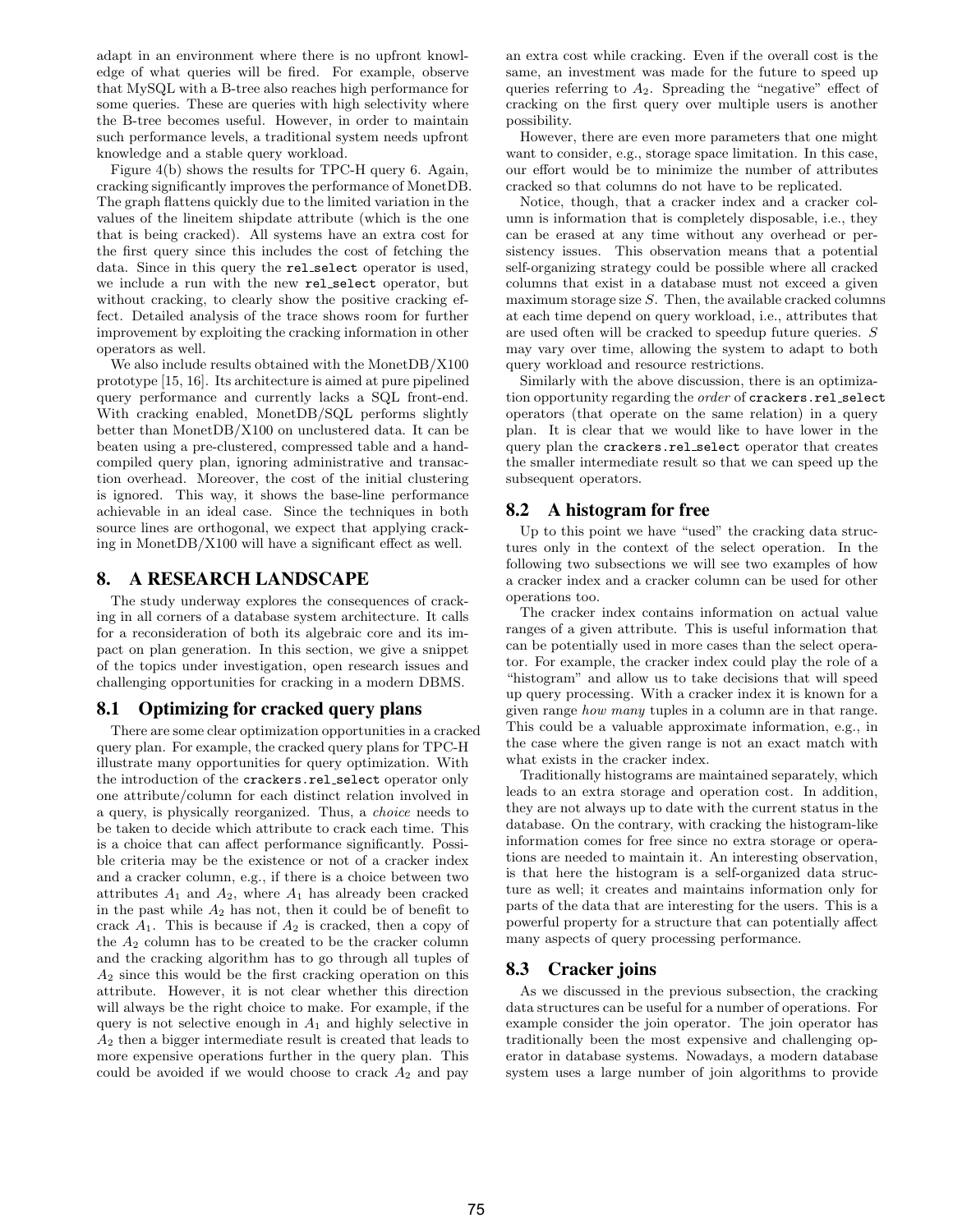efficient computation for various different cases. The cracking data structures can be used to make the join problem simpler.

For every attribute cracked, there exists a cracker column where tuples are clustered in various value ranges and these clusters are partially sorted/clustered. In this way, it is straightforward to device a sort merge-like algorithm that operates directly on the cracker columns. The advantage is that in this case there is no need to invest any time and resources in preparing for the join, e.g., sort the data or create a hash table. Instead, the join can directly start.

We envision that this can lead to significant speedup but also it could potentially simplify the code base of a modern DBMS by eliminating the need for all the different join implementations. In addition, in a multi-core or distributed environment, the natural properties of cracker columns will allow us to identify disjoint sets of the two join operands that can be computed at a different CPU or site.

## 8.4 More cracking operators

Until now we discussed open research directions where the the cracked query plans can be optimized or the already existing cracking data structures can be exploited. The future research agenda for cracking also includes the design of new operators that exploit the basic concepts of cracking.

The core principles of a cracking operation is that it physically reorganizes data such that the result tuples of an operator are cluster together. This happens while processing queries and it is based on queries which gives the property of self-organization. The challenge is to investigate if such an approach is possible to design and implement in more operators, other than the select operator. For example, is it possible to apply this strategy for joins or aggregate operations? This includes the creation of new algorithms that apply physical reorganization, investigating the impact on existing query plans and possible new operators or modifications necessary to materialize the cracking benefits. If this is achieved, it will bring substantial improvements on overall database performance since joins and aggregate operations are amongst the most demanding operations.

An important challenge in this area is to efficiently support multiple cracking operators on the same attribute in a query plan, e.g., is it possible to apply a cracking select operations and a cracking join operation on the same attribute for the same query?

# 8.5 Concurrency issues

Cracking means physical reorganization which naturally creates various concurrency considerations. For example, such a situation can occur when a query is using a cracker column to feed a next operator in its query plan while another query wants to start a cracking select on the same attribute, and thus on the same cracker column. One can think of various situations where concurrency issues arise. Supporting concurrent access on cracker columns is an open area with multiple opportunities.

For example, a first simple solution would be to restrict access at the operator level, i.e., do not allow a query  $q_1$ to physically reorganize a cracker column  $c$  as long as  $c$  is needed to be read by another operator in another query  $q_2$ . In this case,  $q_1$  might wait until  $q_2$  releases c or fall back to the traditional non-cracking select operator on the original columns. More exciting solutions can be created by carefully



Figure 5: Behavior of cracking after batch insertions

identifying disjoint parts of the cracker column where queries can safely operate (i.e., read and/or physically reorganize) in parallel, e.g., the lock table can be defined in terms of the cracker index.

# 8.6 Updates

Another important issue is that of updates. In practice, tables do not appear as fully instantiated before being queried; they grow over time. For the original columns, that maintain the insertion order, an update is translated in appending any new tuples. The critical issue is how the cracker columns are updated.

In MonetDB, we experiment with an architecture to defer updates using delta tables with pending insertions, deletions and simple updates. Propagation to the original column happens upon transaction commit. One approach for cracking is to keep the modifications separate until their table size surpasses a threshold. Pending update tables are merged into the query plan by the cracker optimizer to compensate for an out-of-date original column and cracker index.

In insert-only situations, all new tuples can be naïvely appended at the end of a cracker column and "forget" the cracker index. Rebuilding the index happens soon by queries interested in the specific attribute. As the cracker column is already partially sorted, future cracking operations become faster. Figure 5 shows an example of what happens under batch inserts.  $10^3$  queries are fired against a 10 million column. Then we perform a batch insertion of another 10 million tuples, which are appended to the cracker column. The cracker index is erased and we continue for another  $10<sup>3</sup>$ queries, and so on. The figure clearly shows that cracking quickly reaches high performance after each insertion.

# 8.7 Cracking out of memory

The experiments presented in this paper are all in an inmemory environment. This is a reasonable choice to begin with to avoid seeing any swapping overheads. One of the next steps for cracking is to gracefully handle out of memory data, i.e., how to crack a column when the column does not fit in memory? Our initial experiments indicate that cracking remains a significantly more lightweight operation compared to sorting, or scanning a column. However, it is clear that there are more opportunities in this area.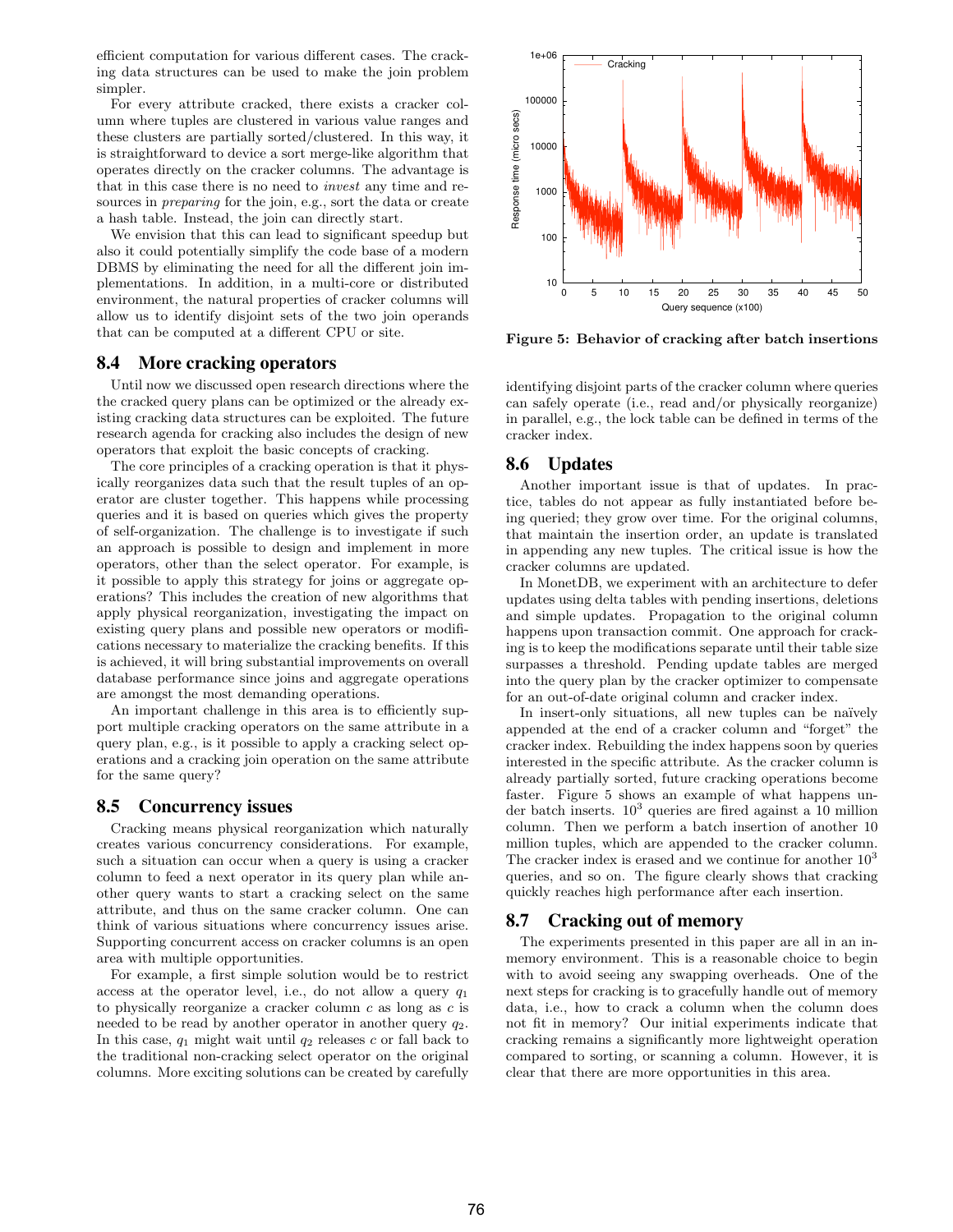One of the options is to logically split the column into multiple partitions in advance. Each partition fits in memory, for example the first partition contains the first  $x$  tuples, the second one contains the next  $x$  tuples and so on. Thus, partitioning is a zero cost operation since it only includes marking each partition with its start and end position in the cracker column. Then, each partition is cracked separately, namely there exist a separate cracker column cracker index pair for each partition. When processing queries a select operator will search all cracker indices for a given attribute and will physically reorganize each partition separately only if it is needed. Results can be merged within the query plan while the various partitions can be eventually merged or further split into smaller ones.

This is a very flexible approach that leaves the core cracking routines untouched and requires mainly some scheduling at a higher level.

# 8.8 When to crack

The cracking architecture has been described with a basic assumption/step, i.e., that physical reorganization happens for each incoming query. However, it is clear from our experimentation and experience that when cracking for very large query sequences, we may face such conditions where it may be of benefit not to further partition a cracker column. Administration and maintenance of the cracker column-cracker index pair becomes obviously more expensive when the number of pieces is increased.

There is a large number of opportunities here to explore in order to further optimize data access. For example, we envision that there is a cut-off point in terms of the minimum size for a piece in a cracker column, e.g., a disk page or a cache line leading to a more cache conscious architecture. Furthermore, following the self-organizing roots of cracking one may invest research on designing algorithms where pieces in a cracker column are not only partitioned when queries arrive but also are merged, to reduce maintenance and access cost on the cracker index. Here there is a need for the proper cost models to take the various decisions on-line while processing queries.

#### 8.9 Apriori cracking

We already discussed that cracking targets environments where there is not enough time to prepare data (sort/cluster or create the proper index) and where there is not any workload knowledge. Notice though that there could be situations where there is indeed not enough idle time for a traditional index-based strategy but since cracking is a very lightweight operation there might be enough time to perform a number of cracking operations. One of the crucial observations from our experimentation is that already the second query after a cracking operation shows significant improvement in response time due to restricted data access. In this way, one may run a number of fake queries on an attribute as long as the system is idle so that future real queries can benefit from an already existing and partitioned cracker column.

### 8.10 Distributed cracking

Cracking is a natural way to partition data into "interesting" pieces based on query workload. Therefore cracking can be explored in a distributed or parallel setting by distributing pieces of the database to multiple nodes. For example, each node holds one or more pieces. The cracker index can be known by all nodes so that a query can be navigated to the appropriate node that holds the interesting data. One can explore more sophisticated architectures where the cracker index is also distributed to multiple nodes, to reduce maintenance cost (more expensive in a distributed setting mainly due to network traffic creation and delays). In this way, each node has a partial knowledge of the index and a partial knowledge of the data, thus there is a need for the proper distributed protocols/query plans to correctly and completely resolve a query. However, these are typical requirements/research challenges in any distributed setting. The key here is that the way data is distributed is done in a self-organized way based on query workload which we envision that can lead to a distributed system with less network overhead since interesting data for queries will be already together.

Distributed cracking is a wide open research area. It can be explored in the context of distributed or parallel databases. Furthermore, it can be explored in the context of P2P data management architectures where typically current research is focusing on a relaxed notion of the strict ACID database properties to allow for more flexible and fault tolerant architectures. Distributed cracking can exploit these new trends to potentially minimize the traffic creation caused by the self-organizing steps of cracking, i.e., data migration in a distributed environment.

#### 8.11 Beyond the horizon

In this section, a large number of open research problems and potential opportunities for cracking have been identified. The fact that cracking is possible to design and implement in a modern DBMS opens a large area for experimentation. We expect that the core idea of cracking, i.e., react on the user request and perform the self-organizing step while processing queries, can be heavily explored within a DBMS and will lead to interesting results. Furthermore, cracking can naturally be explored in distributed and parallel environments.

# 9. RELATED RESEARCH

In this section, we briefly discuss related work. The recently proposed system C-Store [14] is related to cracking in many interesting ways. First, C-Store itself is also a brave departure from the usual paths in database architecture. C-Store is a column oriented database system, too. The main architecture novelty of C-Store is that each column/attribute is sorted and this order is propagated to the rest of the columns in the relation to achieve fast record reconstruction. In this way, multiple projections of the same relation can be maintained, up to one for each attribute. To handle the extra storage space required, compression is used, which is also shown to speedup query execution in column oriented databases [1, 16]. Thus, C-Store also physically reorganizes the data store. In many ways, a comparison between a cracking approach with the C-Store one would contain the arguments used in the comparison with the sort strategy. The main characteristic of cracking is its self-organization based on the query workload, doing just enough, touching enough of the data each time, and being able to change the focus to different parts of the data dynamically. These properties are not explored in the C-Store approach. On the other hand, taking the extreme route and